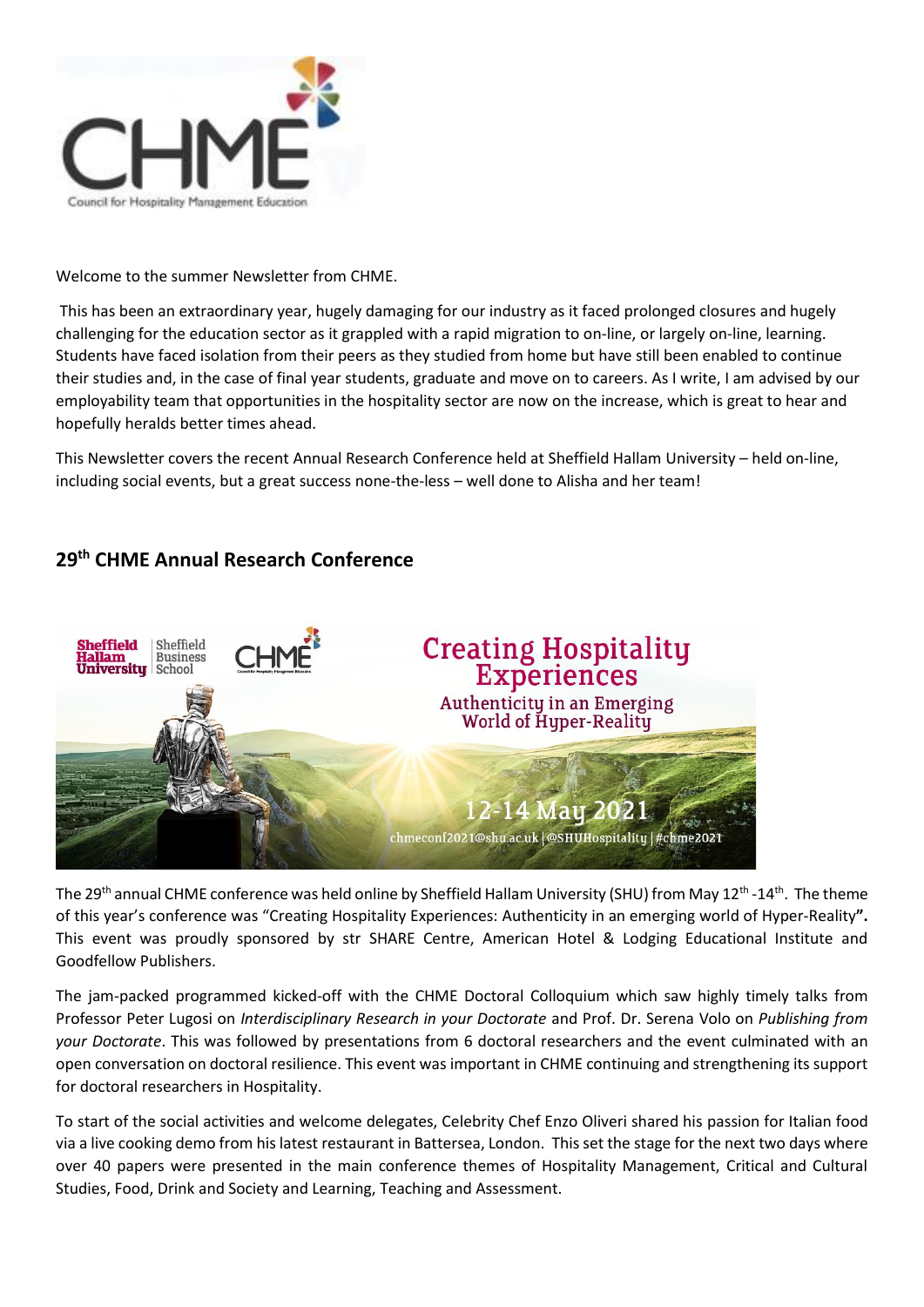Day 2 of the conference began by asking delegates to take a walk and post a photo to #chme2021. This was followed by the official conference opening by CHME Chair, Dr. Ioannis Pantelidis, Professor Eileen McAuliffe, Dean of the College of Business, Technology & Engineering, SHU and Dr. Cecile Morris, Head of Department, Service Sector Management, SHU. Great key notes were delivered by Professor Luiz Moutinho on *Mindstorms on the Emerging World, Hyper-Reality & Hospitality*, Steve Hood on *Global Hotel Industry Update, Research Brainstorming and SHARE Center Update*, Steven Henderson on *Cloud kitchens - A Rainstorm or a Silver Lining for the Hospitality Industry*? and Professor Olga Matthias on *Authenticity and Experience or Data and Management? Aligning the Contradictions for Multi-Stakeholder Satisfaction*. A workshop was also held in *University-Industry Collaboration*. Day 2 closed with the virtual gala dinner. Francoise Peretti, Director, Champagne Bureau UK presented on *The Magical and Sustainable World of Champagne* and this was followed by the awards ceremony. We would like to congratulate all the award winners.

On Day 3 insightful keynotes were delivered by Professor Timothy Jung on *Augmented Reality and Virtual Reality for Tourism and Hospitality Recovery Post Covid-1*9 and Professor Irene Sheridan on *Work Based Learning; University-Business Collaboration in Graduate Formation*. Edinburgh-Napier University were presented as the hosts for CHME 2022. To close the conference, delegates participated in either a virtual wine tasting or a demonstration of how to make a chocolate garden.

It was our pleasure at SHU to host CHME 2021. The 3 days of the conference provided stimulating debates on contemporary topics in hospitality research but also addressed the important issue of the industry recovering from the COVID-19 pandemic and how hospitality management education can support this. We enjoyed welcoming delegates from the UK, Finland, Netherlands, Denmark, Italy, Ireland, Canada, Taiwan, USA and Australia. We are looking forward to seeing you at CHME 2022 in Edinburgh.

#### **CHME Award winners:**

*Proudly sponsored by AHLEI, Goodfellow Publishers, STR SHARE, Institute of Hospitality*

CHME Fellow – Dr Jill Poulston Auckland Institute of Technology

The Clive Robertson Award for Best Teaching and Learning Paper Connecting Communities to Enhance Student Learning Experiences- Edel Griffin, Ulster University

The AHLEI Award for Best Doctoral Paper Destination Spas: An Exploration of Factors that Contribute to Memorable Guest Experiences- Louise Buxton, University of Derby

Goodfellow Publisher's Award for Best Paper in Critical and Cultural Studies Family as the Archetype of "Ideal" Hospitality- Dr. Gesthimani Moysidou, Edinburgh Napier University

The SHARE Award for Innovation in Teaching and Learning Virtual Reality in Hospitality Management Education: A View of a Real Future? -Amanda Payne, University of Central Lancashire

Goodfellow Publisher's Award for Best Paper in Hospitality Management Hotel Marketing Consortia as Strategic Marketing Platforms: Managerial Perspectives - Dr. Sofia Almeida, ISCTE-IUL Instituto Universitário de Lisboa & Dr. Thanasis Spyriadis, Manchester Metropolitan University

Institute of Hospitality Award for Best Overall Conference Paper Migrant visibility, agency and identity work in food enterprises- Professor Peter Lugosi, Oxford Brookes University, Dr Thiago Allis, University of São Paulo, Dr Marcos Ferreira, Federal University of Paraiba, Eanne Palacio Leite, University of São Paulo, Aluizio Pessoa, Federal University of Paraiba, Dr Ross Forman, University of Warwick, Professor Mark Lewis, University of the Arts London

Congratulations to all of our winners!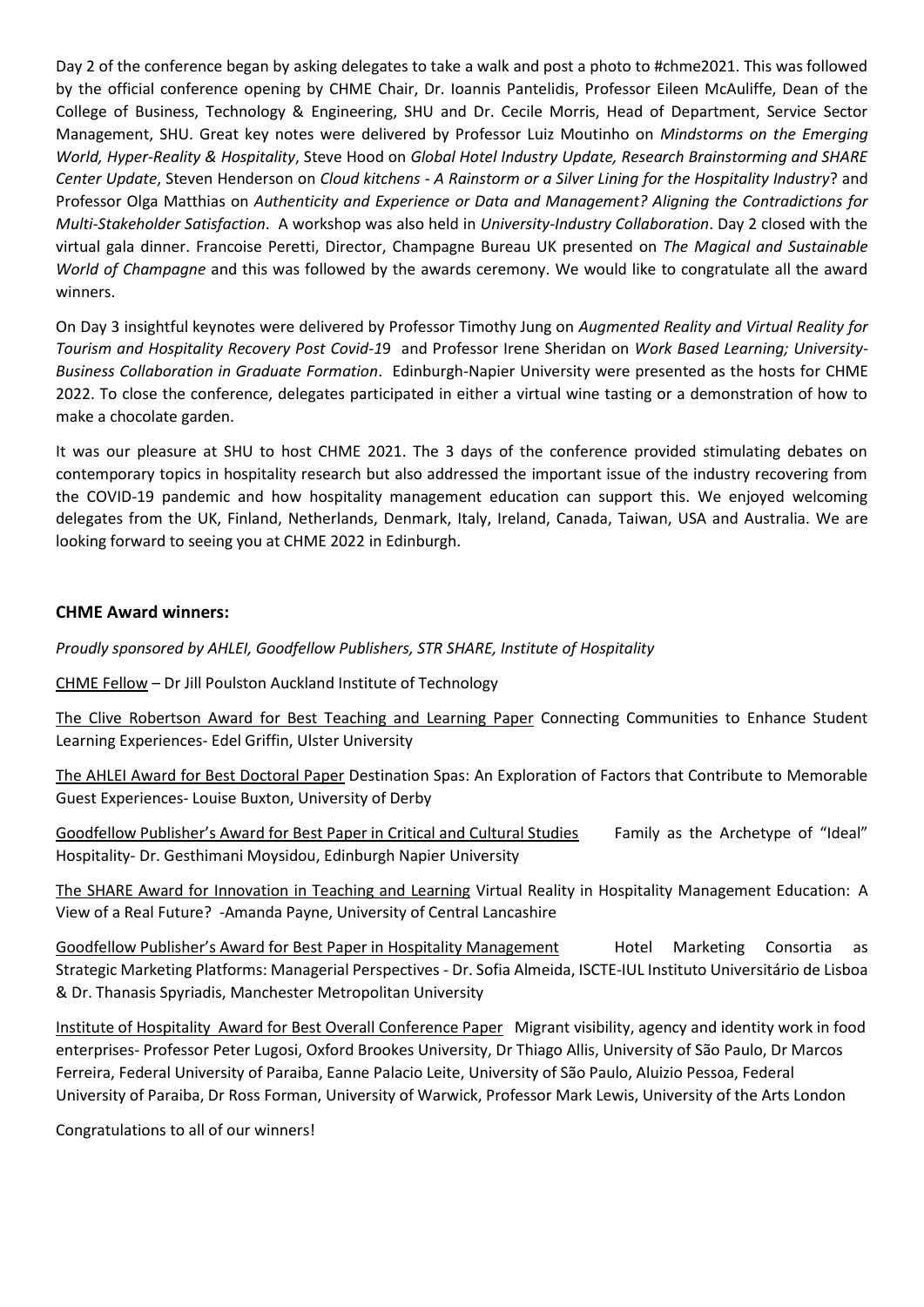## **CHME Video Competition - contributing to raising awareness of hospitality as a career**

You will be aware that we ran a competition for students to create a video promoting hospitality as a career, led by Sarah Rawlinson. The results are in! Well done to the team from Ulster!

1 st place - *Cormac King, Aine Kelly & Holly Futcher, Ulster University:* <https://youtu.be/5z-EatJJR34>

2 nd place - *Estelle Desplats & Alda Egurrola-Wienke, Stenden University*

3 rd place - *Abhilash Bharadwaj, Sheffield Hallam University*

### **CHME AGM**

The CHME AGM took place during the conference. The Minutes of this are available on the CHME website. We had some changes in the Executive membership and roles. The table below shows the current membership and roles, with changes highlighted.

| <b>Elected Officers</b>    |                                                        |                                    |
|----------------------------|--------------------------------------------------------|------------------------------------|
| <b>Una McMahon-Beattie</b> | <b>Chair</b>                                           | <b>Ulster University</b>           |
| <b>Alisha Ali</b>          | <b>Vice Chair</b>                                      | <b>Sheffield Hallam University</b> |
| <b>Sarah Rawlinson</b>     | <b>Hon Secretary</b>                                   | <b>Northampton University</b>      |
| Maria Gebbels              | Hon. Treasurer                                         | University of Greenwich            |
| <b>Co-opted Members</b>    |                                                        |                                    |
| Ioannis Pantelidis         | Past Chair                                             | University of Brighton             |
| Shelagh Mooney             | Overseas rep                                           | Auckland Institute of Technology   |
| Eleni Micholoupou          | <b>Social Media</b>                                    | <b>University of Derby</b>         |
| Stephanie Jameson          | CHME- Research group- Liaison<br>with Conference hosts | <b>Leeds Beckett University</b>    |
| Peter Lugosi               | <b>CHME-Research Group</b>                             | <b>Oxford Brookes University</b>   |
| <b>Tracy Harkison</b>      |                                                        | <b>AUT</b>                         |
| Paul Barron                | Conference chair 2022                                  | <b>Edinburgh Napier University</b> |
| Anita Eves                 |                                                        | <b>Surrey University</b>           |
| Majella Sweeney            |                                                        | Queen Margaret University          |
| <b>Karl Russell</b>        |                                                        | <b>The Hague Hotel School</b>      |
| Isabell Hodgson            | Coordinator                                            |                                    |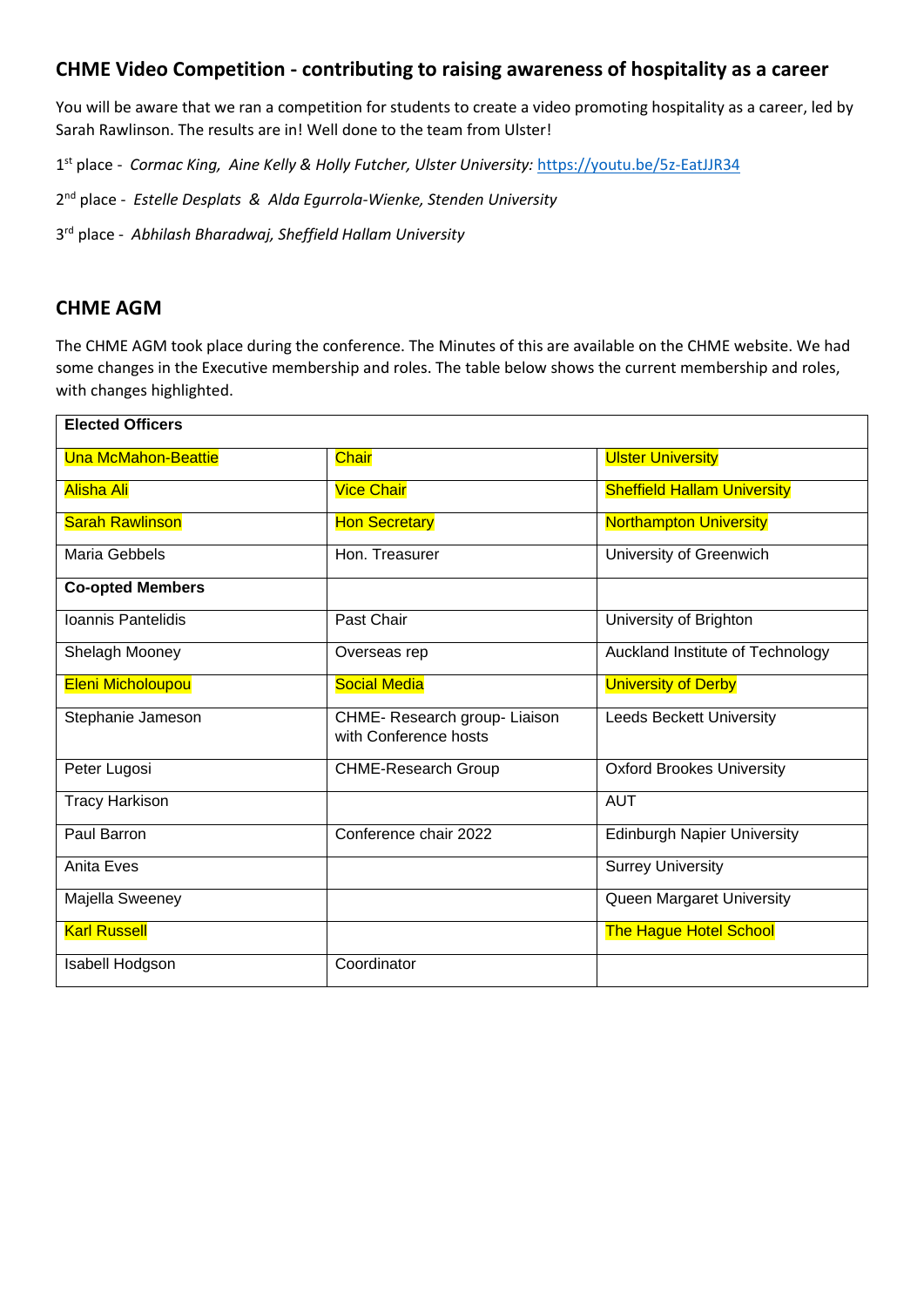## **Andy Heyes**



It is with great sadness that we report the untimely death of Andy Heyes, who was a member of the Executive for a short period.

Following time working in the hospitality sector, he completed his UG degree at Derby, followed by a Master's at Stenden. He was widely recognised for his work with the hospitality industry and as an ambassador for the industry. He had been working as a lecturer at a range of European hotel management schools and as consultant.

He died as a result of a tragic crash on  $8<sup>th</sup>$  May, the day before his 29<sup>th</sup> birthday.

## **Future Careers Fair 28 May 2021**

CHME was pleased to support the Oxford Cultural Collective by taking an Exhibition stand at the Future Careers Fair. CHME was represented by Prof Anita Eves who delivered a short presentation (3 times!) and answered questions about taking a Masters: 'Master's or off to work?'. This talked about the different types of Masters programmes and what to think about when choosing a programme or institution.

## **The future of Hospitality Management Education in FE and HE**

CHME, in association with the Institute of Hospitality, commissioned a trends analysis and forecasting project that examines past and future data of Hospitality Management student numbers in Further and Higher Education. The project was undertaken by Drs Emma Marin and Alisha Ali of Sheffield Hallam University. CHME had commissioned an update to this report, but there are some issues with the comparability of data at this time. The work will be conducted as soon as possible, and the results made available to you.

# **EMCup (European Mise en Place) 2021**



EMCup Online 2021 – Meet the Future



This year the EMCup was held online on Monday 10th May. This year, it was a shorter programme than normal, but it was still full of EMCup fun and spirit and 'matchmaking' between industry and education took place throughout the day.

A total of 57 students participated from 14 different schools across Europe. CHME were well represented with 6 of these schools being CHME members. The students had the opportunity to meet 29 industry professionals from 18 different companies.

The students had the privilege of hearing a Keynote presented by Russ Lewell from Ecolab who shared his advice and expertise on 'How to make yourself one in a million'. This keynote really helped the students prepare for the 'Breakout room' sessions where they had the opportunity to have one to one in depth discussion with senior industry specialists. These discussions were designed to support students in their career journeys in the hospitality industry. Some of the questions that the students were asked included: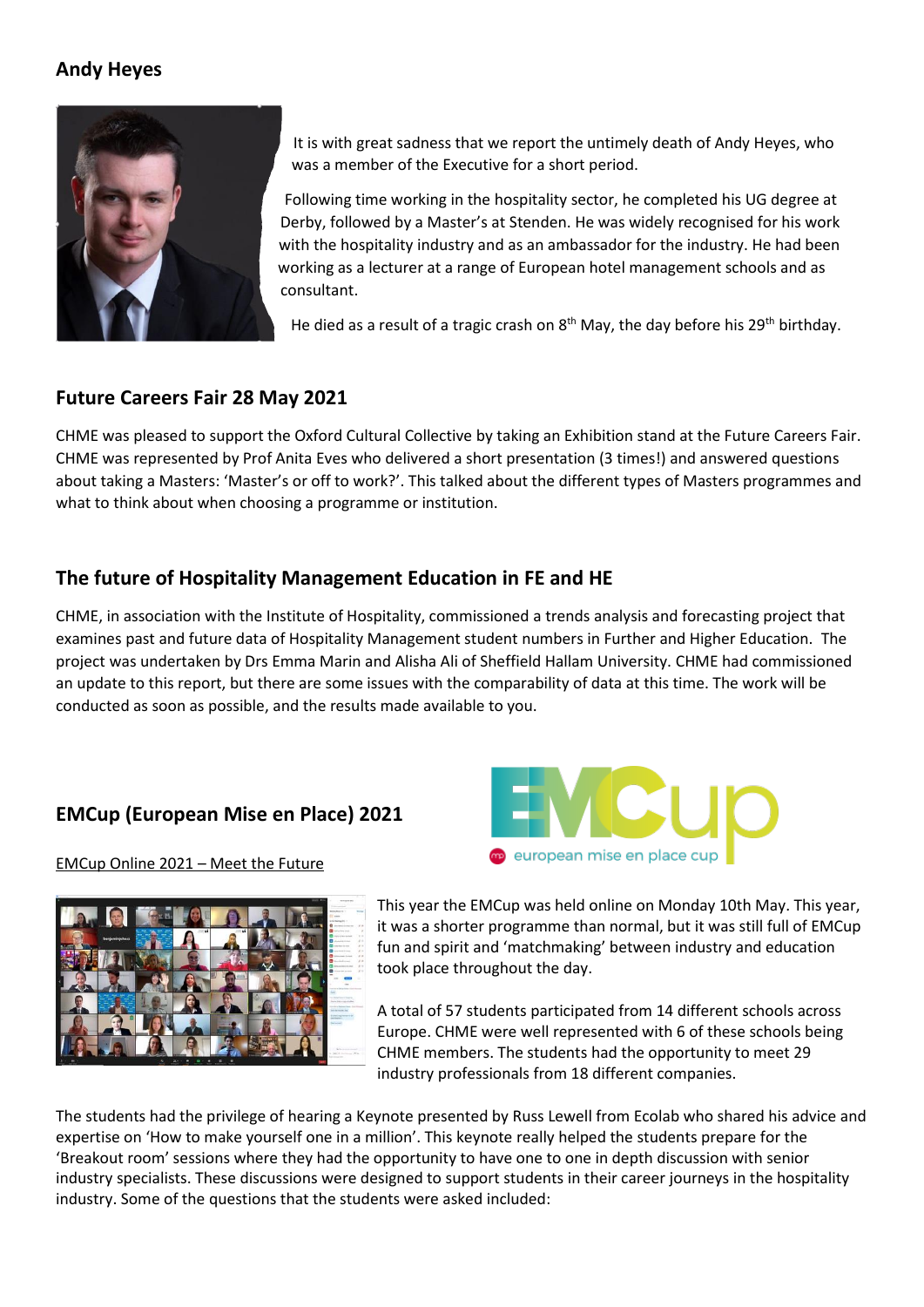- 1) What are your dreams?
- 2) What have you learned about the industry during this pandemic?
- 3) After this pandemic, what would you suggest to get the business back on track?
- 4) How will you stand out/be ahead of the curve?



The industry specialists were able to give one to one support and guidance to each student to listen to their answers to the questions and then help them prepare even better answers for their future careers. The industry mentors had the curricula vitaes of all the students prior to these meetings so they knew exactly who they were meeting and were well prepared in advance.

We had the usual EMCup video competition and the members of the Advisory Council chose the top three videos prior to the event. The top three were Stenden, Shannon and IUBH. ALL of the top three are CHME members. The team won an overnight stay at a Hilton hotel, including breakfast. Voting for the best video took place throughout the day, it was a very close shave, but in the end IUBH won the video competition with their 'Carpool Karaoke' video. Here is the link to the video – it is really good fun and inspiring. [https://youtu.be/D9isNgM\\_Ysg](https://youtu.be/D9isNgM_Ysg)

The date for next year's EMCup is Sunday 13<sup>th</sup> February and Monday 14<sup>th</sup> February 2022, we look forward to seeing you all there.

#### Stephanie Jameson

CHME Executive member and the CHME representative on the EMCup Advisory Council

#### **Student Awards**

As we approach final examinations, this is a reminder about the CHME award (see Isabel Hodgson's e-mail of the 17 May for the WORD version of the certificate to customise.

As the main organisation supporting Hospitality Higher Education in the UK, we are continually striving to both celebrate hospitality as a career option and recognise excellence in future managers. Consequently, we, are once again, offering a Council for Hospitality Management Education award to one of your hospitality students. The criteria for making this award is very much up to you and we would encourage you to set your own criteria and decide which hospitality student you present this award to. However, we would consider this award to be both valuable and prestigious to the recipient and certainly a recognition of excellence - be it the best dissertation or industry project, the highest overall marks for their final year.

Once the criteria for this award has been decided by your programme team, we would encourage you to formally recognise this at your programme board and perhaps make mention of this at your graduation ceremony. We would, of course, be delighted to learn of the criteria that your organisation sets for this award and also the name of the recipient for publication on our website, so please email Isabell our coordinator with the detailsi.r.hodgson@outlook.com.

This opportunity is only open to member institutions of the Council for Hospitality Management Education and we do hope that you will take advantage of this member benefit. Please find attached an award template for you to complete with your institution name, the criteria for the award and the name of the recipient.